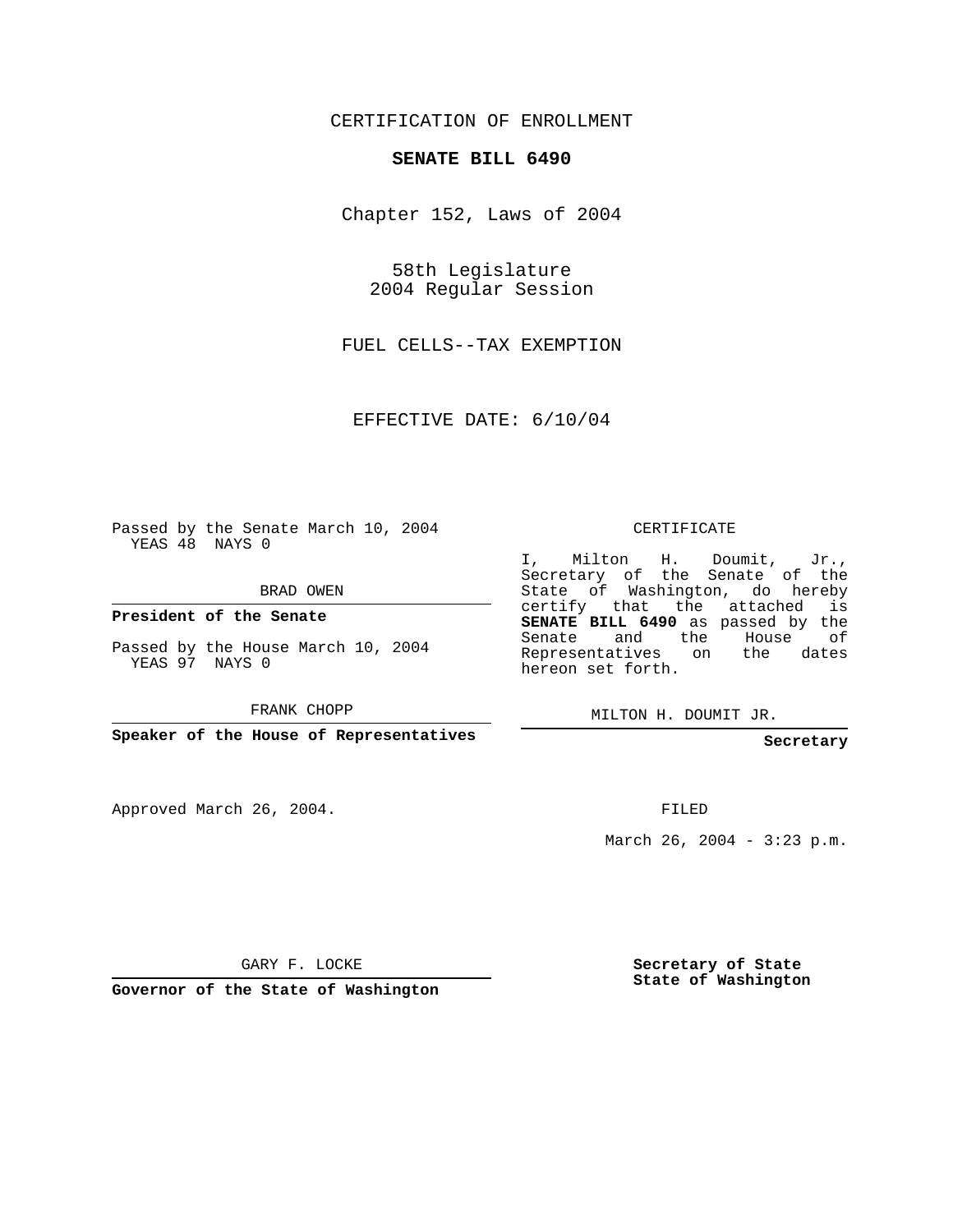## **SENATE BILL 6490** \_\_\_\_\_\_\_\_\_\_\_\_\_\_\_\_\_\_\_\_\_\_\_\_\_\_\_\_\_\_\_\_\_\_\_\_\_\_\_\_\_\_\_\_\_

\_\_\_\_\_\_\_\_\_\_\_\_\_\_\_\_\_\_\_\_\_\_\_\_\_\_\_\_\_\_\_\_\_\_\_\_\_\_\_\_\_\_\_\_\_

Passed Legislature - 2004 Regular Session

## **State of Washington 58th Legislature 2004 Regular Session**

**By** Senators Zarelli and Kline; by request of Department of Revenue and Department of General Administration

Read first time 01/21/2004. Referred to Committee on Ways & Means.

1 AN ACT Relating to exempting fuel cells from sales and use taxes; and amending RCW 82.08.02567 and 82.12.02567.

BE IT ENACTED BY THE LEGISLATURE OF THE STATE OF WASHINGTON:

 **Sec. 1.** RCW 82.08.02567 and 2001 c 213 s 1 are each amended to read as follows:

 (1) The tax levied by RCW 82.08.020 shall not apply to sales of machinery and equipment used directly in generating electricity using fuel cells, wind, sun, or landfill gas as the principal source of power, or to sales of or charges made for labor and services rendered in respect to installing such machinery and equipment, but only if the purchaser develops with such machinery, equipment, and labor a facility capable of generating not less than two hundred watts of electricity and provides the seller with an exemption certificate in a form and manner prescribed by the department. The seller shall retain a copy of the certificate for the seller's files.

(2) For purposes of this section and RCW 82.12.02567:

 (a) "Landfill gas" means biomass fuel of the type qualified for federal tax credits under 26 U.S.C. Sec. 29 collected from a landfill. "Landfill" means a landfill as defined under RCW 70.95.030;